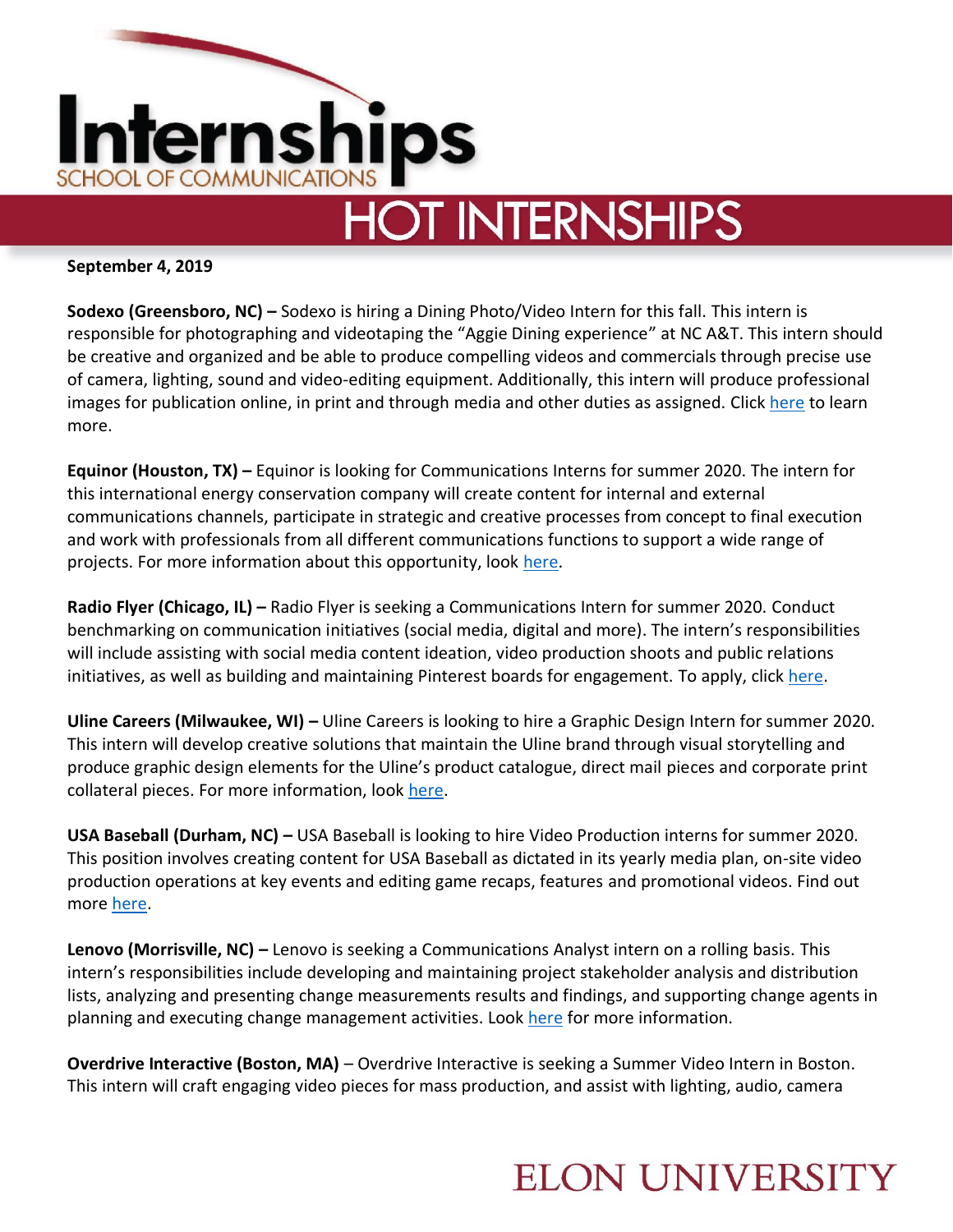

## **HOT INTERNSHIPS**

operation and overall set-up. This internship is part-time and requires 15-20 hours per week. Clic[k here](https://www.ovrdrv.com/career/summer-video-internship/) to learn more.

**Dow Jones (PAID) (New York, NY) –** Dow Jones is seeking graphics interns for the Wall Street Journal for summer 2020. This position is responsible for driving innovative storytelling with graphics, interactives, data journalism and newsroom apps that are created for digital and print. This is a 10-week program offers mentorship and tailored training sessions. Knowledge of Adobe Suite, HTML and CSS is a must. Dow Jones will contact the finalists in December. Click [here](https://dowjones-internships.jobs/new-york-ny/summer-2020-graphics-internship-at-the-wall-street-journal/DA4ABE6BD7B64ADBB400C63A8B24D466/job/) to learn more.

**The Wall Street Journal (PAID) (New York, NY) –** The Wall Street Journal is looking for a Summer 2020 Podcast Intern. This intern must have a keen interest in audio journalism, be social media savvy, be a strong writer and have a working knowledge of podcast script formats. The audio intern's primary duties will include supporting the production of editorially sound and compelling audio for WSJ's podcasts, as well as publishing and promotion of shows both on the WSJ platform and off-platform. Find out more [here.](https://wsj.jobs/new-york-ny/summer-2020-podcast-internship-at-the-wall-street-journal/BAE1F58BB10743E9B069D23C48133EB7/job/)

**NBC Universal (PAID) (New York, NY) –** NBC Universal is looking for interns to assist with Saturday Night Live in the spring. Internships include Field Production, Studio Production, Post-Production, Production Management and more. Interns at Saturday Night Live will work closely with the staff of their department to help gain knowledge and understanding of what goes into producing and weekly, live, late night comedy show. Interns will observe and assist department heads in aspects of producing a late night sketch comedy show. Some responsibilities may include but are not limited to: recording rehearsals, distributing run downs, making runs for writers and cast members. Self-starters able to take direction and prioritize responsibilities will do best in the high-pressure, fast-paced environment of SNL. Interns should have experience in entertainment production. Click [here](https://www.nbcunicareers.com/node/11365) to learn more.

**Brennan Center for Justice (New York, NY) –** The Brennan Center for Justice at the NYU School of Law is hiring a Communications Intern for this spring. This intern is in charge of tracking and organizing press coverage, managing the press database, creating press clips and tear-sheets, building and updating press lists, creating and editing event transcripts and assisting with public and private events. For more information about the internship program, click [here.](https://brennancenter.applytojob.com/apply/N961wJtS6w/Spring-2020-Undergraduate-Internship-In-NY?utm_campaign=google_jobs_apply&utm_source=google_jobs_apply&utm_medium=organic)

**Fitzroy Toys (Los Angeles, CA) –** Fitzroy Toys is seeking a Graphic Design Intern for the spring. This threemonth program includes ground floor product and graphic design training and mentorship and gives you the opportunity to showcase your talents. As part of the Design team, you will have a direct impact on Fitzroy Toys' product and brand image. Previous design experience is a plus. Click [here](https://angel.co/company/fitzroy-toys/jobs/43417-graphic-design-spring-intern) for more information.

*The School of Communications strives to provide accurate information to students from legitimate employers. Because of the volume of internship postings received by our office, we cannot screen every listing. We do not endorse the products or recommend the services of any of the employers listing internships through our office. We are not responsible for the safety, wages, working conditions or other employment aspects of any internship listed here. Students are urged to use common sense, caution, and* 

### **ELON UNIVERSITY**